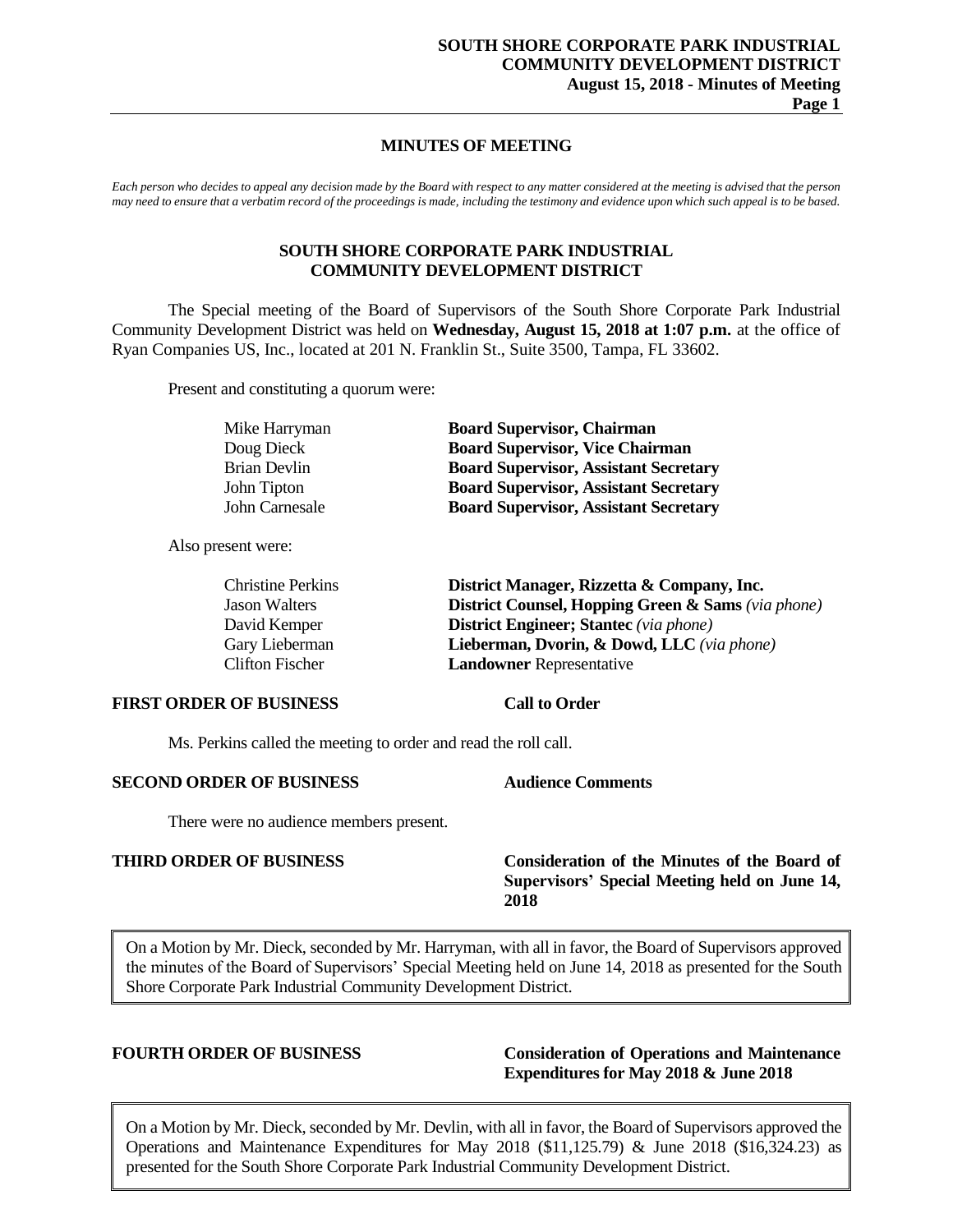## **Page 2**

# **FIFTH ORDER OF BUSINESS Staff Reports**

- **A. District Counsel** Mr. Walters had no report.
- **B. District Engineer** Mr. Kemper had no report.

# **C. District Manager**

Ms. Perkins noted that the next Regular Board of Supervisors meeting would be held on May 1, 2019 at 1:00 p.m. at the offices of Rizzetta & Company, Inc. located at 9428 Camden Field Parkway, Riverview, FL 33578.

# **SIXTH ORDER OF BUSINESS Public Hearing on the Fiscal Year 2018-2019 Budget & Imposing Special Assessments**

On a Motion by Mr. Devlin, seconded by Mr. Dieck, with all in favor, the Board of Supervisors approved to Open the Public Hearing on the Fiscal Year 2018-2019 Budget & Imposing Special Assessments for the South Shore Corporate Park Industrial Community Development District.

- 1. Presentation of Fiscal Year 2018-2019 Budget
- 2. Consideration of Resolution 2018-07, Adopting Fiscal Year 2018-2019 Budget

*(John Tipton arrived at 1:11 p.m.)*

On a Motion by Mr. Dieck, seconded by Mr. Harryman, with all in favor, the Board of Supervisors adopted Resolution 2018-07, adopting fiscal year 2018-2019 budget for the South Shore Corporate Park Industrial Community Development District.

3. Consideration of Resolution 2018-08, Imposing Special Assessments & Certifying an Assessment Roll

On a Motion by Mr. Dieck, seconded by Mr. Harryman, with all in favor, the Board of Supervisors adopted Resolution 2018-08, imposing special assessments & certifying an assessment roll for the South Shore Corporate Park Industrial Community Development District.

On a Motion by Mr. Harryman, seconded by Mr. Dieck, with all in favor, the Board of Supervisors approved to close the public hearing on the fiscal year 2018-2019 budget & imposing special assessments for the South Shore Corporate Park Industrial Community Development District.

# **SEVENTH ORDER OF BUSINESS Consideration of Resolution 2018-09, Setting the Fiscal Year 2018-2019 Meeting Schedule**

On a Motion by Mr. Dieck, seconded by Mr. Tipton, with all in favor, the Board of Supervisors adopted Resolution 2018-09, setting the fiscal year 2018-2019 meeting schedule for the South Shore Corporate Park Industrial Community Development District.

**EIGHTH ORDER OF BUSINESS Discussion of Board Supervisor Appointments**

1. Consideration of Resignation of Chairman Mike Harryman (Seat #5; 2016-2020)